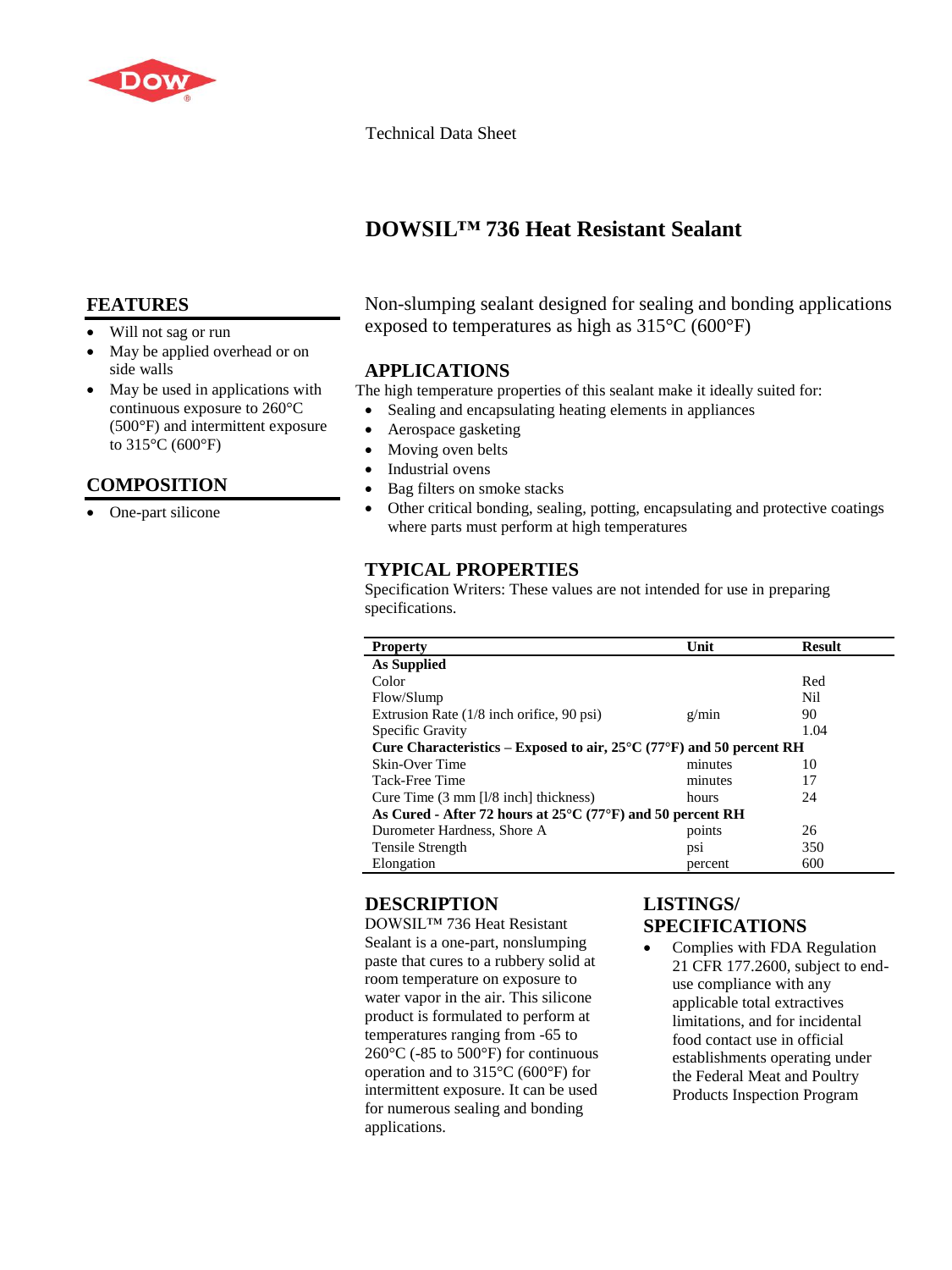Listed by the National Sanitation Foundation under Standard 51 for direct contact with food

- Listed by Underwriters Laboratories
- Designed to meet the requirements of MIL-A-46106A

### **HOW TO USE Application**

DOWSIL 736 Heat Resistant Sealant is supplied ready to use. Under pressure, it flows readily from its container. The paste-like consistency makes it easy to work; a spatula or wooden paddle can be used for tooling the surface.

### **Tack-Free Time**

The cure progresses inward from the surface when exposed to humidified air. At 77°F (25°C) and 50 percent relative humidity, the sealant forms a tack-free skin within 17 minutes. Tooling is not practical after the skin begins forming and should be completed within five minutes after application even though this may require alternate periods of applying and tooling. If masking tape is used to mark off an area, it should be removed immediately after tooling.

#### **Cure Time**

Cure time is affected by relative humidity, degree of confinement and cross-sectional thickness of the sealant. Sections up to 3 mm [1/8 inch] thick become rubbery solids in about 24 hours at 25°C (77°F) and 50 percent relative humidity. Less moisture content reduces the time required slightly. In 24 hours, sections up to 3 mm [1/8 inch] thick cure to a rubber.

#### **Confined Cure**

In applications where DOWSIL 736 Heat Resistant Sealant may be partially or totally confined during cure, the time required for proper

cure is generally lengthened by the degree of confinement. It is possible, with absolute confinement, that cure will not be completed. Metal-to-metal bonds should not overlap more than one inch. Every application involving confinement during cure should be thoroughly tested before use. Curing time increases with the thickness of the sealant.

Note: The odor given off during cure is due to the liberation of acetic acid. This odor disappears as the cure progresses and is not detectable after the cure is complete.

### **Bonding**

- 1. Thoroughly clean and degrease metal and plastic surfaces using DOWSIL™ OS (Ozone Safe) Fluids or another suitable solvent. Rubber surfaces should be roughened with sandpaper, then wiped with DOWSIL OS fluids or another suitable solvent. Follow all precautions given on the solvent container label.
- 2. For stronger, more uniform bonds, apply a thin film of DOWSIL™ 1200 Prime Coat or DOWSIL™ P5200 Adhesion Promoter to all surfaces except rubber and silicone rubber. Allow to airdry for 30 to 45 minutes at room temperature. (Full instructions are provided with the prime coat.)

Note: DOWSIL 1200 Prime Coat or DOWSIL P5200 Adhesion Promoter are flammable and are not suitable for use in food contact applications. Keep away from heat, sparks and open flames. Use only with adequate ventilation.

3. Apply DOWSIL 736 Heat Resistant Sealant to the

prepared surface in a uniform thickness. In those cases where the sealant is to be used between two surfaces, put the second surface in place, using enough pressure to displace the air but not the sealant.

4. Let the unit stand undisturbed at room temperature until cured.

### **Sealing**

Using DOWSIL 736 Heat Resistant Sealant in sealing applications follows approximately the same step-by-step procedures as outlined for bonding applications. After preparing the surfaces and priming where required, the sealant is applied by forcing it into the joint or seam to obtain full contact between the sealant and the surface.

**HANDLING PRECAUTIONS PRODUCT SAFETY INFORMATION REQUIRED FOR SAFE USE IS NOT INCLUDED IN THIS DOCUMENT. BEFORE HANDLING, READ PRODUCT AND SAFETY DATA SHEETS AND CONTAINER LABELS FOR SAFE USE, PHYSICAL AND HEALTH HAZARD INFORMATION. THE SAFETY DATA SHEET IS AVAILABLE ON THE DOW WEBSITE AT CONSUMER.DOW.COM, OR FROM YOUR DOW SALES APPLICATION ENGINEER, OR DISTRIBUTOR, OR BY CALLING DOW CUSTOMER SERVICE.**

### **STORAGE**

Product should be stored at or below 32°C (90°F) in original, unopened containers.

UNRESTRICTED – May be shared with anyone

®™ The DOW Diamond and DOWSIL are trademarks of The Dow Chemical Company Plexiglas is a registered trademark of Arkema. Teflon is a registered trademark of E.I Dupont de Nemours and Company. DOWSIL™ 736 Heat Resistant Sealant © 2017 The Dow Chemical Company. All rights reserved. Form No. 95-1067-01 B